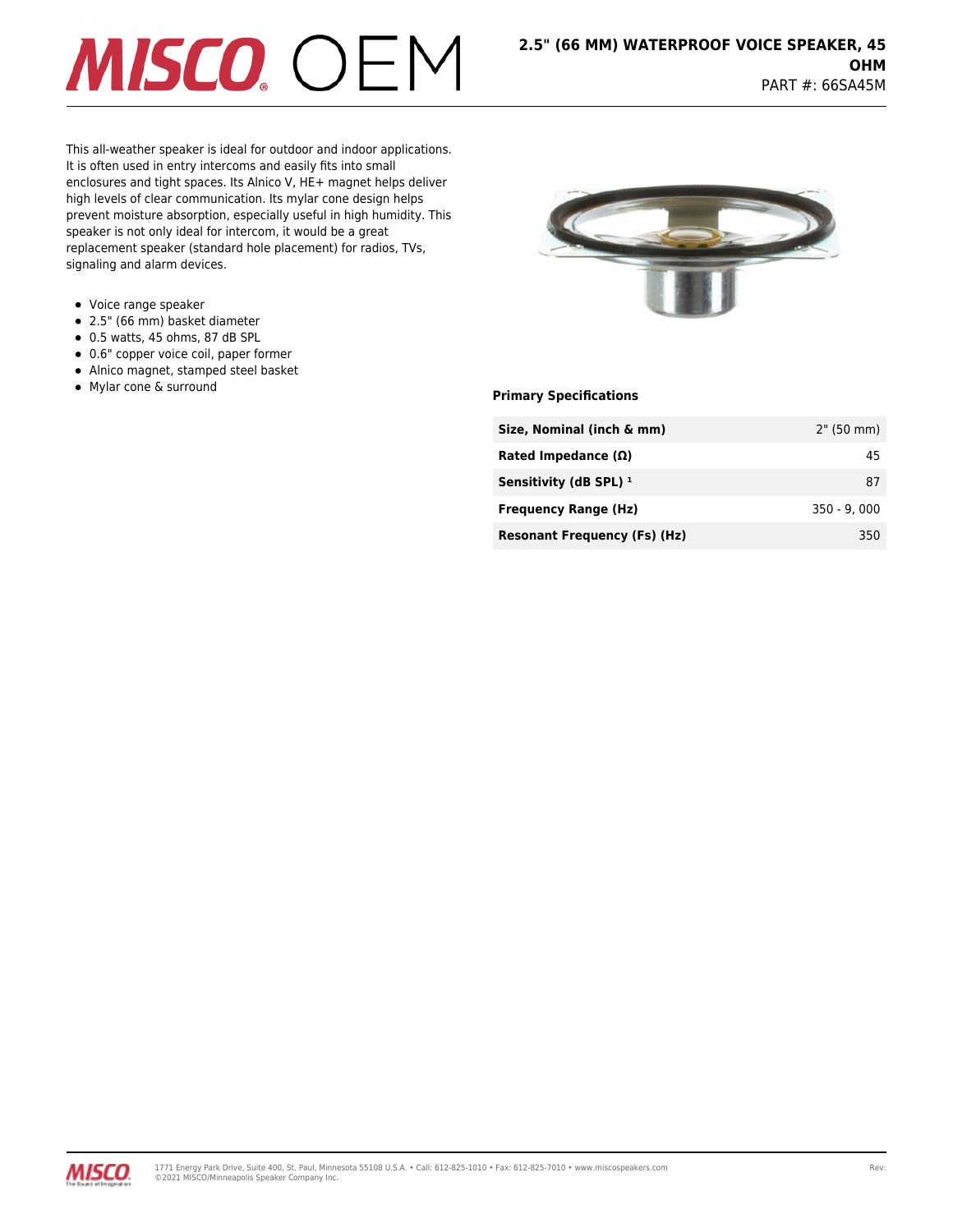# MISCO. OEM

## **More Specifications**

| <b>Application</b>            | Drive-Thru / Kiosk, Medical, Outdoor,<br>Signal / Alarm Systems, Voice<br>Communications |
|-------------------------------|------------------------------------------------------------------------------------------|
| <b>RoHS Compliant</b>         | Yes                                                                                      |
| DC Resistance (Re) $(\Omega)$ | 43.1                                                                                     |
| <b>Program Power (W)</b>      |                                                                                          |

## **Small Signal Parameters**

| Nominal Impedance (Z) (Ω)           | 45    |
|-------------------------------------|-------|
| DC Resistance (Re) $(\Omega)$       | 43.1  |
| Voice Coil Inductance (Le) (mH)     |       |
| <b>Resonant Frequency (Fs) (Hz)</b> | 350   |
| <b>Mechanical Q Factor (Qms)</b>    | 4.80  |
| Electrical Q Factor (Qes)           | 11.76 |
| Total Q Factor (Qts)                | 3.43  |

## **Material Descriptions**

| <b>Basket Type</b>                | Stamped steel with zinc plating |
|-----------------------------------|---------------------------------|
| <b>Terminal Size (mm)</b>         | $2.8 \times 0.5$                |
| <b>Voice Coil Diameter (mm)</b>   | 15.2                            |
| <b>Voice Coil Wire Material</b>   | Copper                          |
| <b>Voice Coil Former Material</b> | Paper                           |
| <b>Magnet Material</b>            | Alnico                          |
| <b>Magnet Weight (gm)</b>         | 10                              |
| <b>Cone Body Material</b>         | Mylar                           |
| <b>Cone Surround Material</b>     | Mylar                           |
| <b>Spider Material</b>            | Cloth                           |
| <b>Dust Cap Material</b>          | Mylar                           |
| Net Weight (kg)                   | 0.05                            |